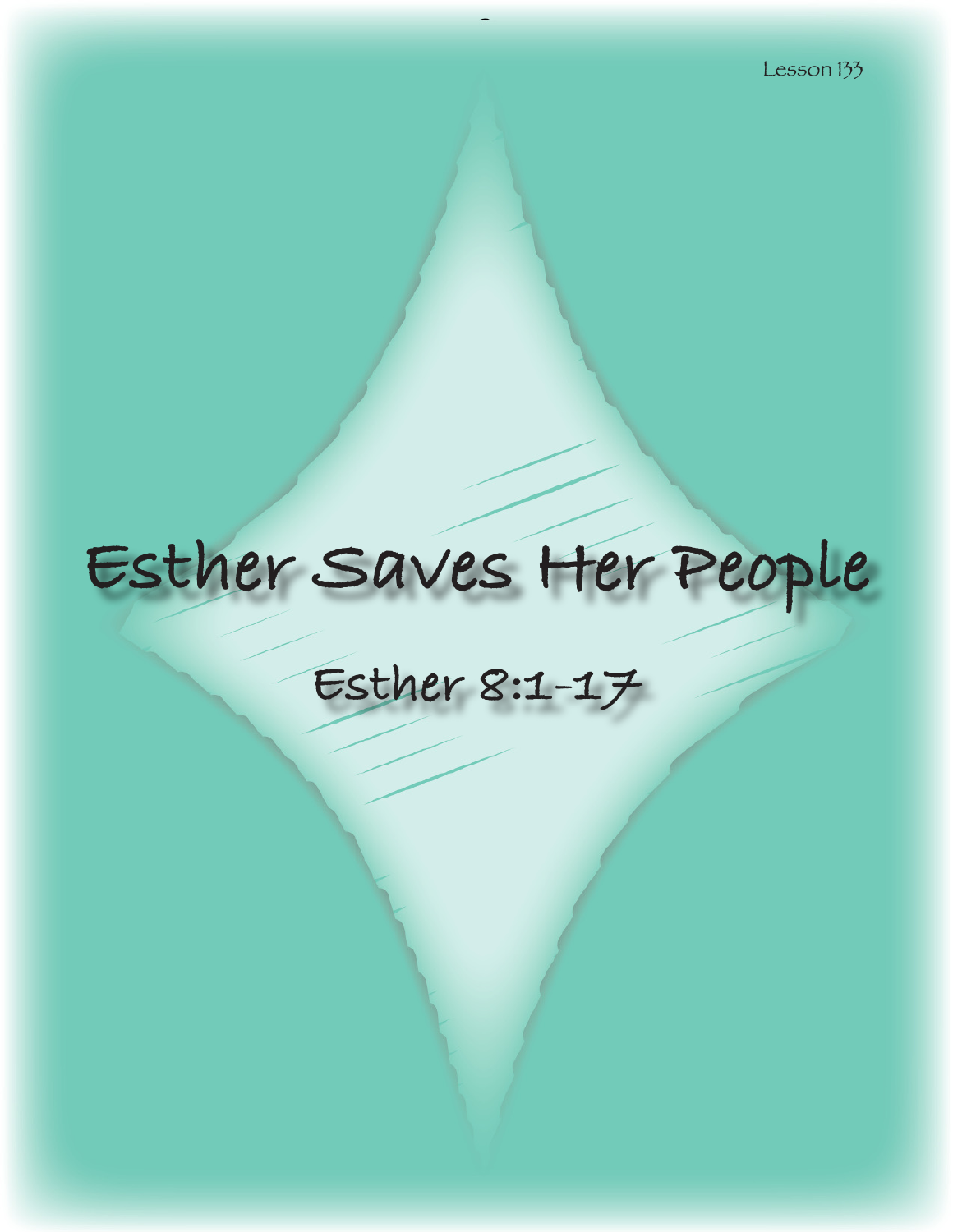## MEMORY VERSE

PROVERBS 11:10

"When it goes well with the righteous, the city rejoices; and when the wicked perish, there is jubilation."

## WHAT YOU WILL NEED:

Two bean bags for this game and four sheets of various colors of construction paper.

A bag of ring pops to use as signet rings, paper, and crayons or markers.

Strips of various colored card stock paper approximately 1/2" wide, markers, glitter, small "precious stones."

## ATTENTION GETTER!

## Messengers of the Good News!

Today, we will learn about a proclamation of good news for the Jews. Their lives were going to be saved from the wicked plan of Haman. Is it not wonderful that someone shared with us the good news of salvation in Jesus? Satan wants to destroy us, but Jesus has provided salvation for all who believe on Him. Use this game to introduce today's lesson and theme.

You will need 2 beanbags for this game and four sheets of various colored construction paper. Tape the construction paper to each corner of your room. Split your class in half. Have the children line up on opposite sides of the room against the wall. The object of the game will be to have one child at a time take the message (bean bag) to the four corners of the room (can represent the four corners of the world) and tag each corner. After tagging all four corners, the child will hand the bean bag to the person in the front of the line, go to the end of the line, and sit down. The person at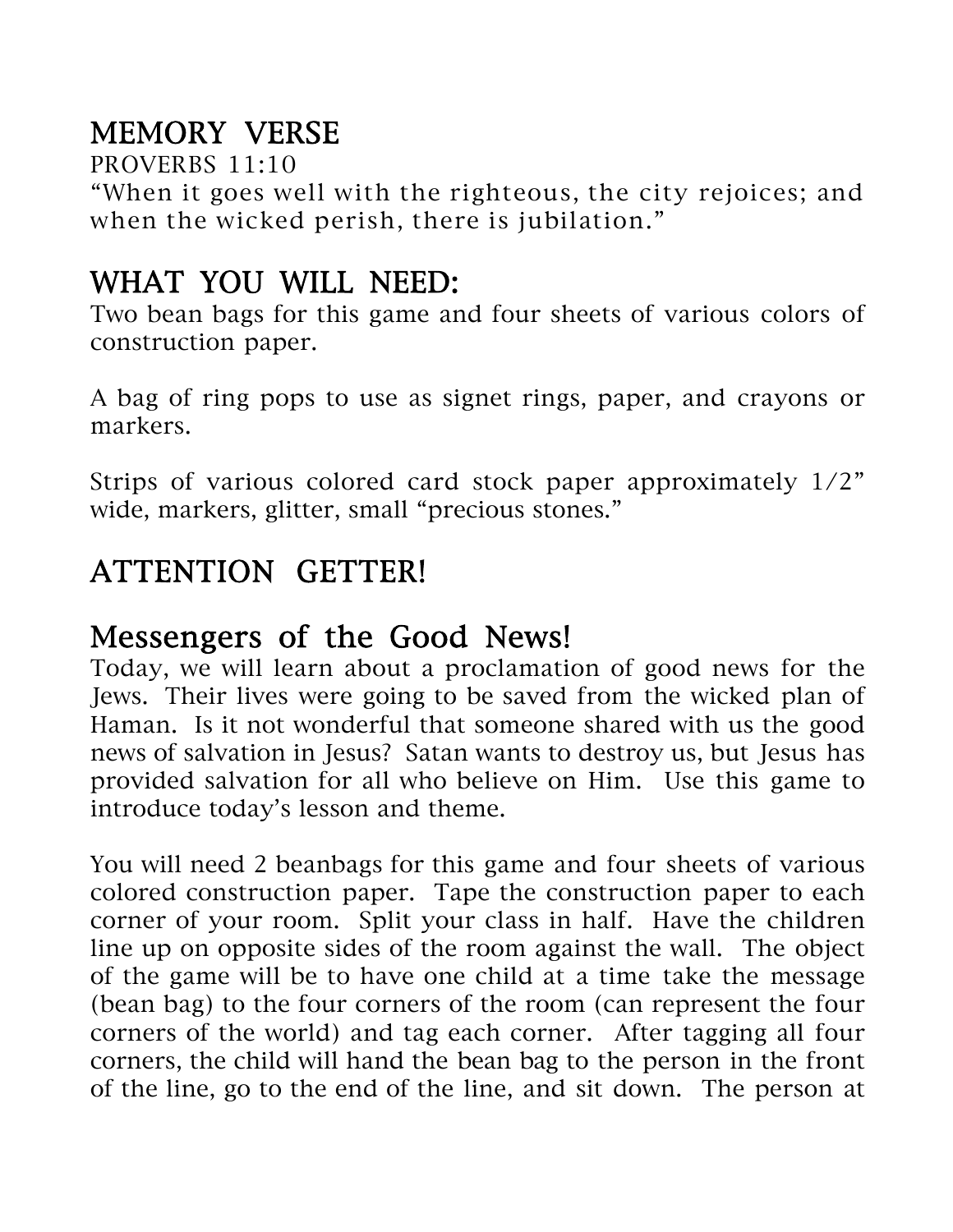the front of the line will take the message to the four corners and, then, pass it on to the next person. Declare the team a winner when all children have taken a turn and are sitting down.

With purpose, passion, and a sense of urgency, let as take the good news of the Gospel to the four corners of the world as Jesus commanded!

## LESSON TIME!

Esther chose to yield her life to God's purposes, and God used her in a mighty way—to deliver the whole Jewish population that had been sentenced to death. Let's consider the godly characteristics of Esther—one who God used as a leader in accomplishing His will.

- 1. Esther disciplined herself to be obedient to authorities in her life (Esther 2:8-9, 20).
- 2. She had God's call upon her life (Esther 4:13, 14).
- 3. Esther trusted God's promises for her life (Esther 4:14-16).
- 4. God gave Esther His instructions (Esther 2:22, 4:8-14).
- 5. She accepted God's will (Esther 4:16).
- 6. She was confident of God's providence and help (Esther 4:15,16).
- 7. She was able to stir her people to fasting and prayer as she herself set the example of fasting (Esther 4:15,16).
- 8. She considered the timing of her actions (Esther 5:1-8).
- 9. Her influence was unusual for a woman of her time.
- 10. She wrote an edict that was entered in official records (Esther 9:29, 32).
- 11. Esther was courageous and self-sacrificing (Esther 5:16).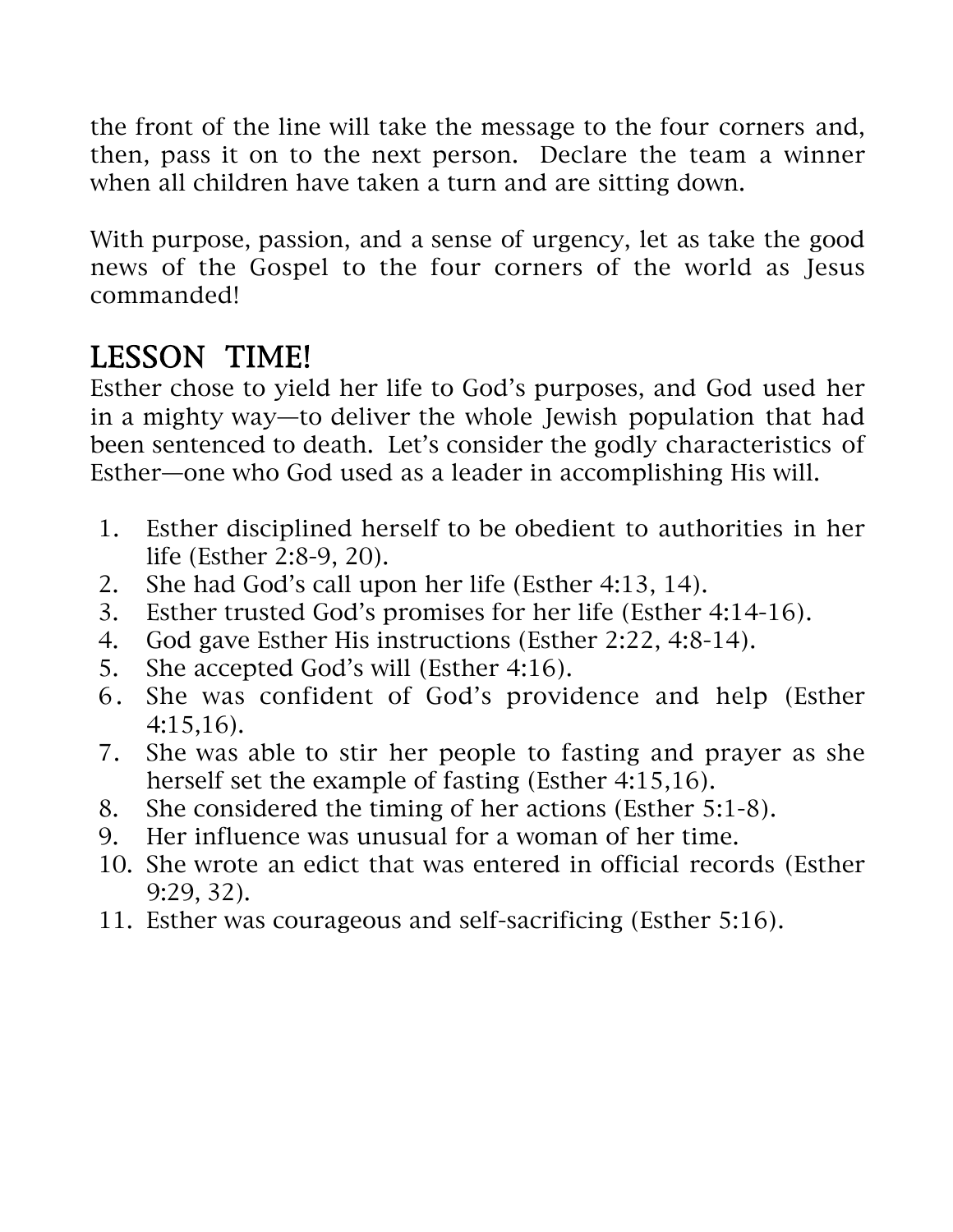Esther was quite an example to follow for those of us who seek to live our lives in a way that will please God. In today's lesson, Esther will again demonstrate courage and self sacrifice. You may remember from our last lesson, God's people in Persia have a big problem. The king's decree which gave permission to the people of Persia to destroy the Jews on a certain day—the thirteenth day of the twelfth month—could not be reversed, even by the king himself! It was law.

#### ES THER 8:1-2

On that day King Ahasuerus gave Queen Esther the house of Haman, the enemy of the Jews. And Mordecai came before the king, for Esther had told how he was related to her.

So the king took off his signet ring, which he had taken from Haman, and gave it to Mordecai; and Esther appointed Mordecai over the house of Haman.

King Ahasuerus gave the house of Haman to Esther. Note, Haman is referred to as the "Jews' enemy." What a sad legacy! As the Jews enemy, he had become God's enemy. Zechariah 2:8 tells us, "For thus says the LORD of hosts: 'He sent Me after glory, to the nations which plunder you; for he who touches you touches the apple of His eye.'"

It was the custom that the properties of a traitor, in this case Haman, became the property of the king. King Ahasuerus gave the confiscated property to Queen Esther as restitution for the offence against her. Not only was Mordecai's life saved from Haman's wrath, when the king gave Mordecai his signet ring, it indicated he was promoted as Haman's successor in the court.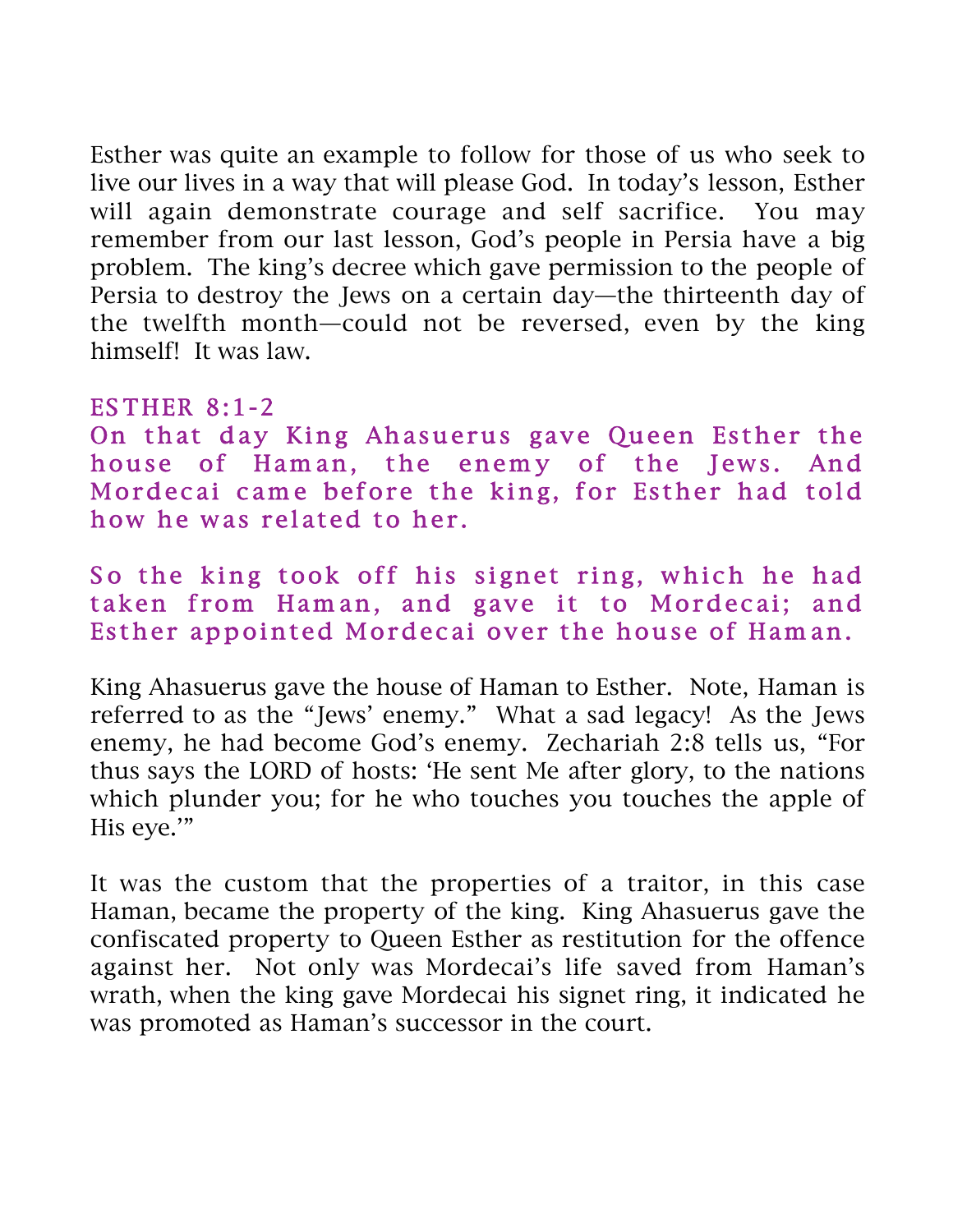Esther put Mordecai in charge of Haman's estate, which made Mordecai wealthy. Haman's attempt to kill Mordecai led to Mordecai's exaltation and Haman's own destruction. The Bible says, "And whoever exalts himself will be humbled, and he who humbles himself will be exalted" (Matthew 23:12). God protects His people.

#### ES THER 8:3-6

Now Esther spoke again to the king, fell down at his feet, and implored him with tears to counteract the evil of Ham an the Agagite, and the scheme which he had devised against the Jews.

And the king held out the golden scepter toward Esther. So Esther arose and stood before the king,

and said, "If it pleases the king, and if I have found favor in his sight and the thing seems right to the king and I am pleasing in his eyes, let it be written to revoke the letters devised by Haman, the son of Ham m edatha the Agagite, which he wrote to annihilate the Jews who are in all the king's provinces.

"For how can I endure to see the evil that will come to my people? Or how can I endure to see the destruction of my countrymen?"

Esther again boldly approached the king who held out the golden scepter. (Esther, once more, endangered her life; remember, if the king does not hold out the golden scepter, an uninvited guest will be put to death.) Esther's life and Mordecai's life had been spared, but Esther was concerned for the lives of her people who remained sentenced to death by the king's decree. She pleaded to the king, imploring him to take away Haman's wicked decree against the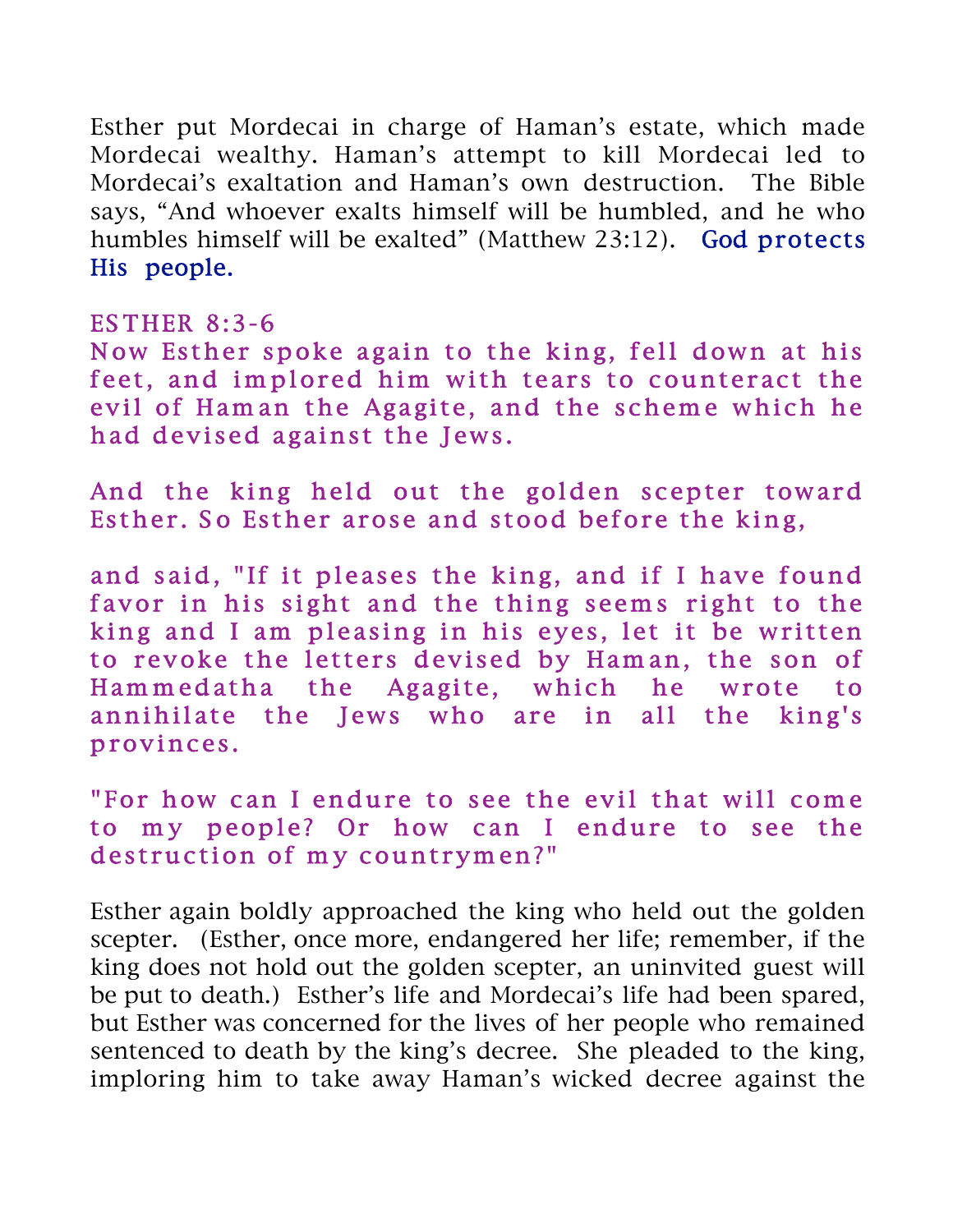Jews in the kingdom and, thus, spare their lives. What a beautiful picture is created as Queen Esther identifies herself with her people, showing her love for them. "For how can I endure to see the evil that will come to my people? Or how can I endure to see the destruction of my countrymen?"

What an example of love! The Bible says, "Greater love has no one than this, than to lay down one's life for his friends" (John 15:13). Jesus loves us that way! The Bible says the Lord is not willing that any should perish, but that all would come to repentance. God does not want to see anyone die and spend eternity in hell. Roman 5:7,8 states, "For scarcely for a righteous man will one die; yet perhaps for a good man someone would even dare to die. But God demonstrates His own love toward us, in that while we were still sinners, Christ died for us." We were all under a death sentence. God provided forgiveness and redemption through faith in Jesus Christ. Have you received His gift of grace?

#### ES THER 8:7-14

Then King Ahasuerus said to Queen Esther and Mordecai the Jew, "Indeed, I have given Esther the house of Haman, and they have hanged him on the gallows because he tried to lay his hand on the Jews.

"You yourselves write a decree concerning the Jews, as you please, in the king's name, and seal it with the king's signet ring; for whatever is written in the king's name and sealed with the king's signet ring no one can revoke."

So the king's scribes were called at that time, in the third month, which is the month of Sivan, on the twenty-third day; and it was written, according to all that Mordecai commanded, to the Jews, the satraps, the governors, and the princes of the provinces from India to Ethiopia, one hundred and twenty-seven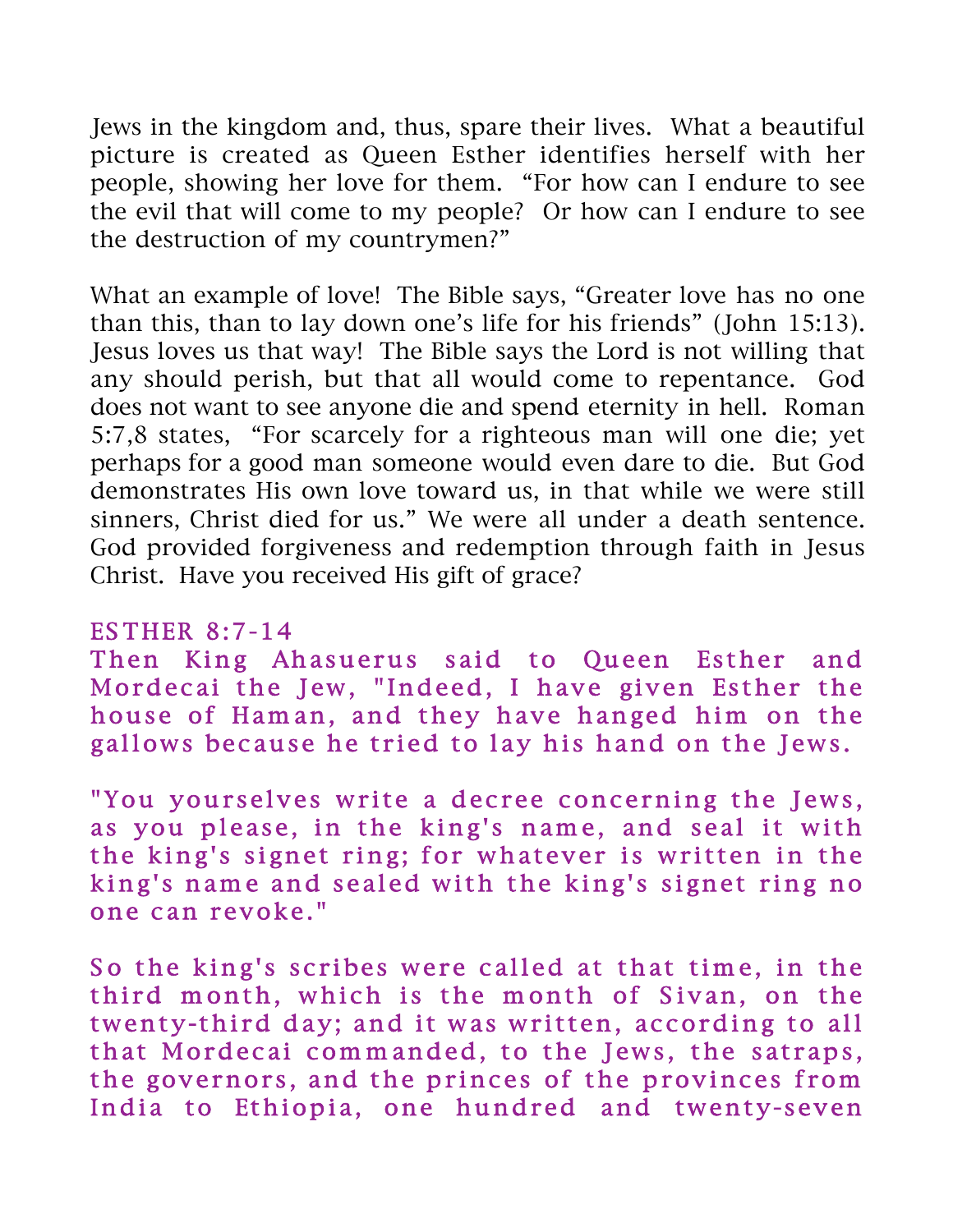provinces in all, to every province in its own script, to every people in their own language, and to the Jews in their own script and language.

And he wrote in the name of King Ahasuerus, sealed it with the king's signet ring, and sent letters by couriers on horseback, riding on royal horses bred from swift steeds.

By these letters the king permitted the Jews who were in every city to gather together and protect their lives; to destroy, kill, and annihilate all the forces of any people or province that would assault them, both little children and women, and to plunder their possessions,

on one day in all the provinces of King Ahasuerus, on the thirteenth day of the twelfth month, which is the month of Adar.

A copy of the document was to be issued as a decree in every province and published for all people, so that the Jews would be ready on that day to avenge themselves on their enemies.

The couriers who rode on royal horses went out, hastened and pressed on by the king's command. And the decree was issued in Shushan the citadel.

By law, the king could not revoke his edict. However, nothing could prevent him from making a new law. The king gave Esther and Mordecai the permission and responsibility to create a new law; and he would approve it with his seal.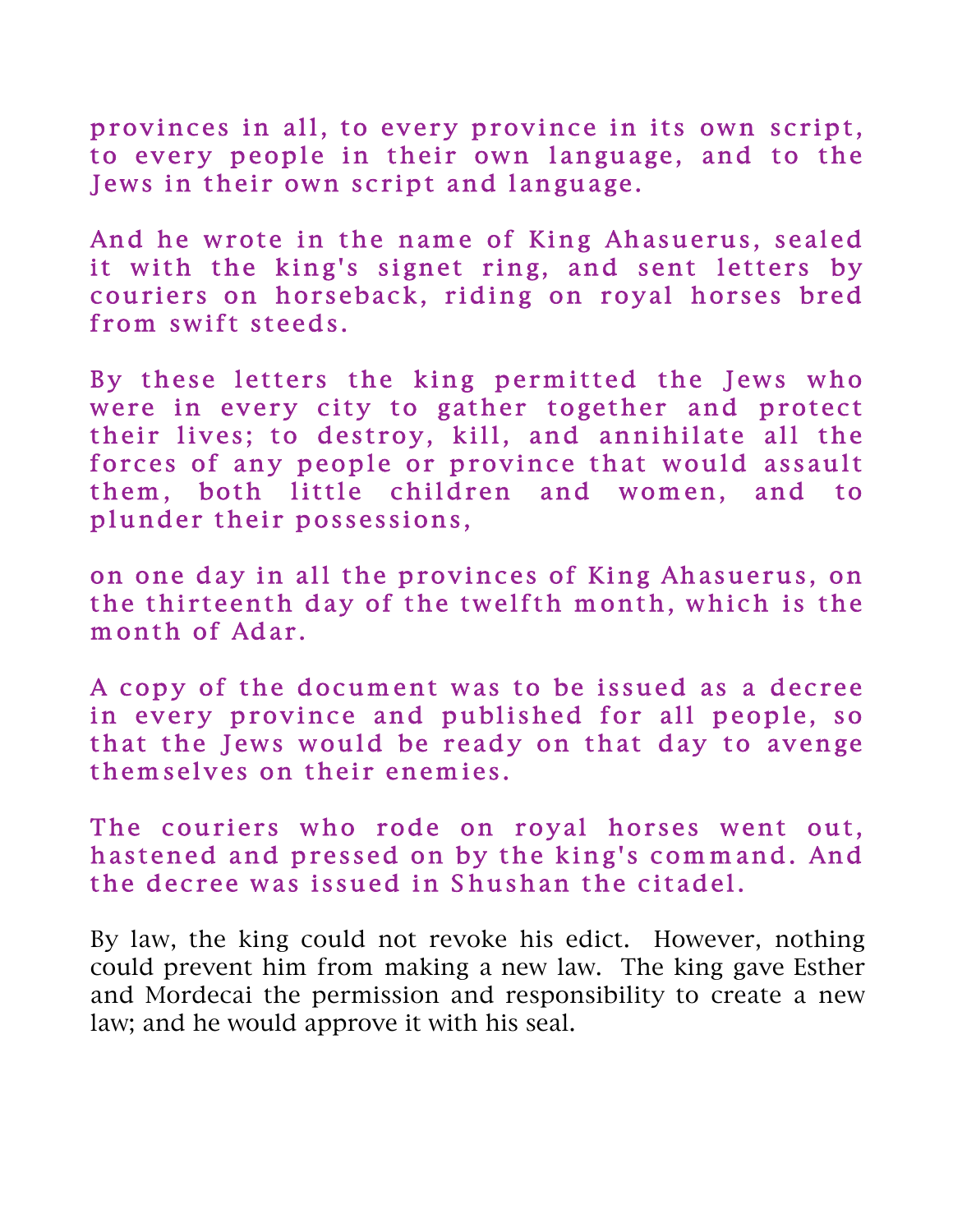Now, there would now be a second law that would be as strong as the first one, but would turn the whole situation around. The new law gave the Jewish people the right to arm and protect themselves and nine months to prepare themselves. Now, the people of the land would understand that the king did not want the Jews to be harmed. God protects His people.

Warren Wiersbe gives a beautiful illustration of this act; "Can you see here an illustration of how God saved the sinner from his plight? You were under condemnation because of the law of sin and death. God did not revoke that law - He obeyed it! He sent His Son to die for our sins and to bring in 'the law of the Spirit of life' (Romans 8:2). Any sinner who believes the message and trusts the Savior will receive everlasting life (John 3:15-16)."

### Sealed by the Holy Spirit

You will need a bag of Ring Pops (candies that resemble rings with large gems on them) to use as signet rings, paper, and crayons or markers. Have the team that won the "Messengers" game serve the ring pops to the rest of the class. Use this opportunity to discuss with the class what the Bible talks about concerning "seals." You can use the following definition taken from the Holman Bible Dictionary to help you explain what seals are and what they were used for in Bible times.

SEAL - A signet containing a distinctive mark which stood for the individual who owned it. The earliest seals found so far date to before 3000 B.C. Seals varied in shapes and sizes. Some were round and were worn around the neck. Others were rings worn on the finger. The mark was made by stamping the seal into soft clay. Many cylinder seals have been found which contain scenes that communicate a message. These were rolled in the clay to form the impression. Tamar asked for Judah's signet as collateral on a pledge he made (Gen. 38:18). Joseph was given pharaoh's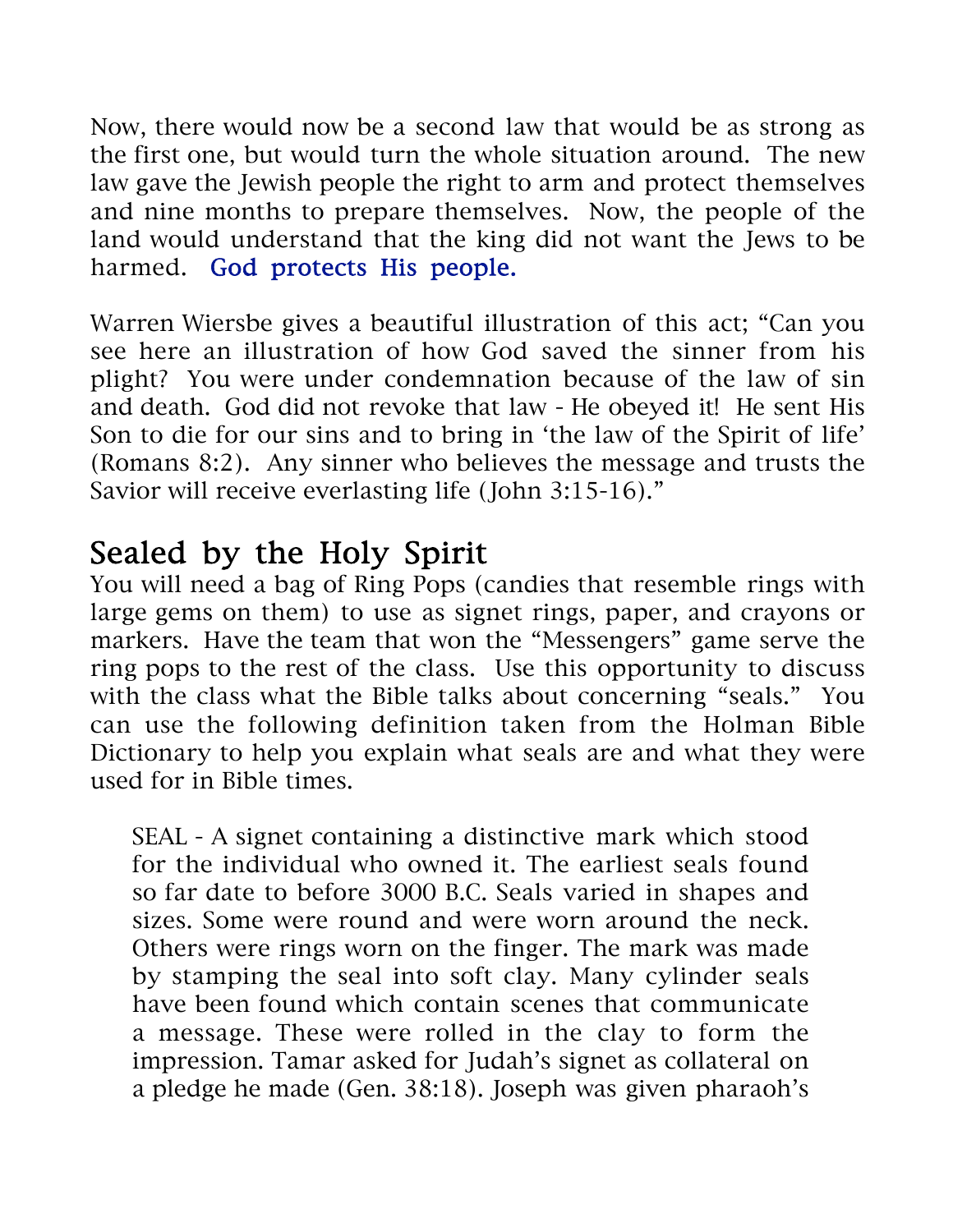ring when he was placed in command of the country (Gen. 41:42), symbolizing Joseph's right to act with the ruler's authority. Jezebel used Ahab's seal to sign letters asking that Naboth be tried and stoned to death (1 Kings 21:8).

Have the children take a piece of paper and markers and allow them to design their own seal. They might use the initials in their name or something that would describe what is important to them.

After drawing their seal, have the children look up (or you can read to them) 2 Corinthians 1:21-22 and Ephesians 1:13-14. Talk about how we have been "sealed" by the Holy Spirit and what that means to us as Christians.

#### ES THER 8:15-17

So Mordecai went out from the presence of the king in royal apparel of blue and white, with a great crown of gold and a garment of fine linen and purple; and the city of Shushan rejoiced and was gl ad.

The Jews had light and gladness, joy and honor.

And in every province and city, wherever the king's command and decree came, the Jews had joy and gladness, a feast and a holiday. Then many of the people of the land became Jews, because fear of the Jews fell upon them.

Mordecai, dressed in royal attire, receives a joyful welcome from the city of Shushan from both the Gentiles and Jews. God exalted Mordecai to a position he did not seek. The Bible says, "Humble yourselves in the sight of the Lord, and He shall lift you up" (James